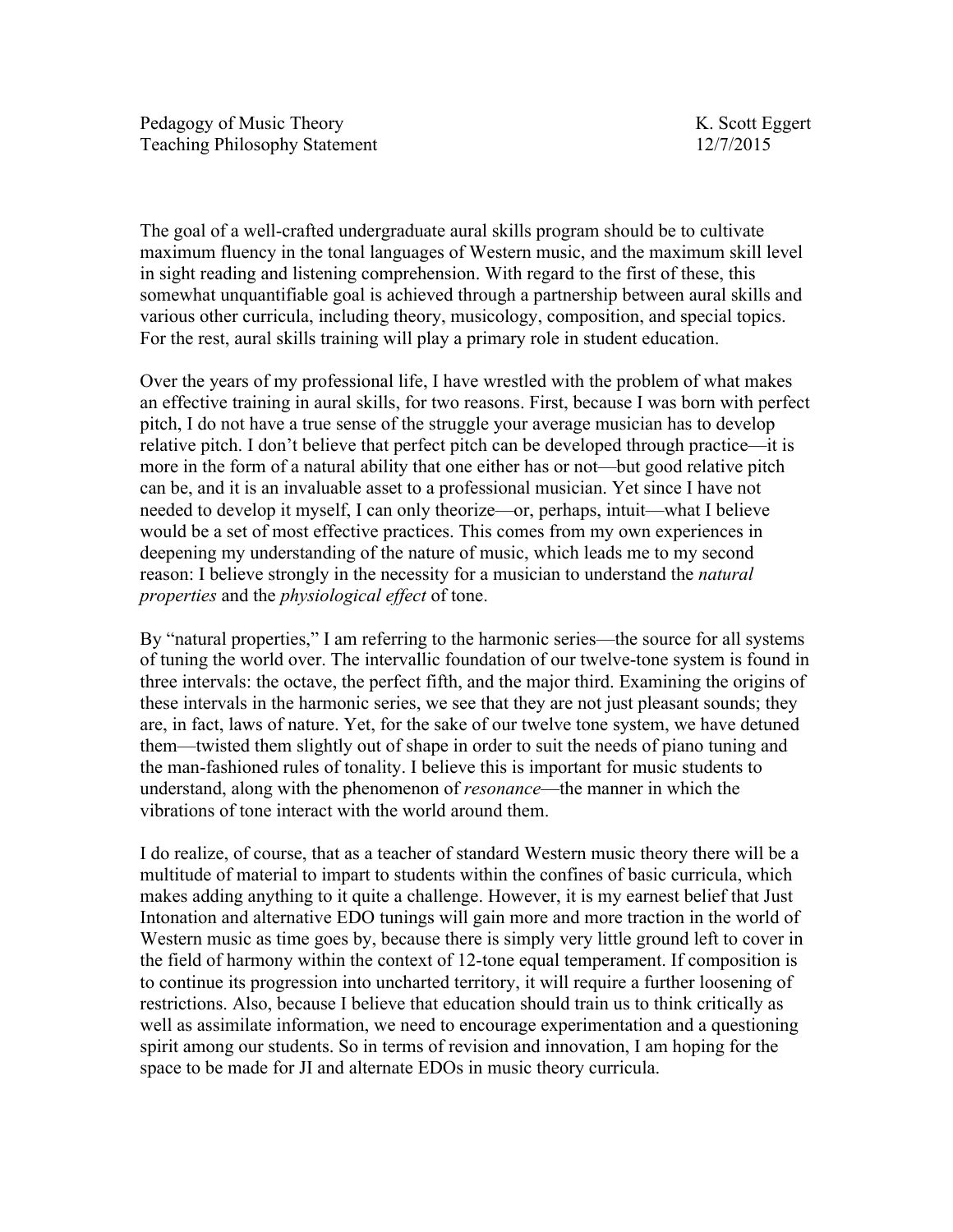All that being said, there are several things I believe to be essential to the teaching of a good aural skills class:

- 1. A good variety of activities and teaching techniques.
- 2. Sensitivity to individual student needs and learning styles.
- 3. Plenty of class time devoted to rhythmic fluency.
- 4. Improvisational exercises to cultivate musical intelligence.
- 5. Participatory learning.
- 6. A focus on skills that will be assets in the "real world" of professional music.

The first two of these (and the fifth) are undoubtedly linked. A variety of classroom activities—group exercises, solo work, performance, dictation, etc.—will enable the teacher to assess the individual needs of students, through observation as to how each student responds to the planned activity. Thus, going forward, the teacher may strategize as to how best to design each class, in order to come as close as possible to meeting those needs in an equitable fashion. Full engagement with the classroom activity, by my judgment, is at least equally as important as satisfactory academic performance. Engagement reveals passion, and passion fuels the drive to succeed in what is certainly a difficult professional field.

The third and fourth are also linked, in the sense that they both address what I believe to be deficiencies in standard music theory training. Most of music theory has been devoted to the analysis of tonal relationships, with far less time devoted to the study of rhythm. Although part of my undergraduate training included two semesters of Eurhythmics, I found far more value in workshops that I pursued outside of college (West African drumming classes in particular) in terms of building my own rhythmic performance capabilities. Also, improvisation, which once had a place at the heart of Western musical practice (basso continuo), has now been all but written out of the curriculum. As a teenager from a rock/jazz/music theatre background, I was astounded to find out that most classical performers had no experience with improvisation—and in fact believed that they could not do it! Improvisational skills are necessary to life, and necessary to being a well-rounded musician. All composition begins as improvisation. It cultivates musical intelligence, the benefits of which extend far beyond just becoming a competent performer, or a mere technician able to effectively reproduce what is read on the manuscript page.

The last of these, I believe, is essential to any good collegiate music program. Much of the pedagogy in music academia only pertains to academia, as opposed to properly preparing a student to go out into the professional world of music beyond the university. For example, this is an exercise a bass player I knew in New York City would give his students: "You have to be at a recording session in an hour. Riding the subway gives you about forty minutes of uninterrupted time for preparation. You do not have sheet music or a chart; you have a recording of the song on your iPod. So you have forty minutes to learn the song well enough to play it for the session. Go!" This is a perfect example of a *real world* professional situation that players can find themselves in on a regular basis,